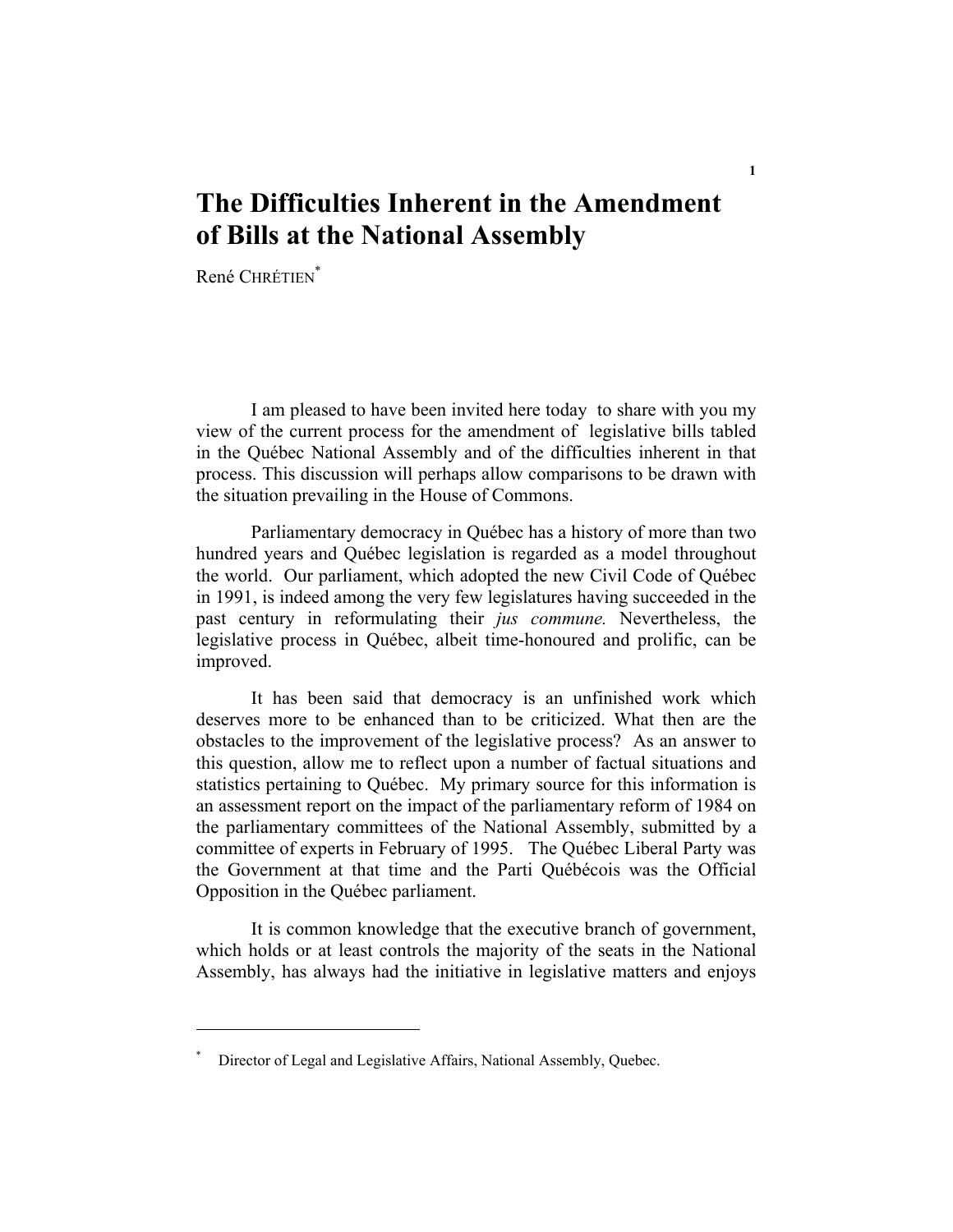parliamentary rights which make it quite successful in achieving its legislative program. In any given parliamentary year, nearly 85% of the bills introduced by the Government are passed by the National Assembly. Now the time which elapses between the tabling of a government bill and its adoption by the Assembly averages less than two months. Such expeditiousness in the legislative process is probably best explained by the fact that the corrective action and solutions introduced in the community by new laws are eagerly awaited.

Furthermore, in the opinion of the Member's themselves, the activity for which parliamentary committees enjoy the least autonomy is the consideration of bills. MNAs feel that party discipline, partisanship, the control exercised by the executive branch and the interference of house leaders in the business of parliamentary committees are all factors which undermine the autonomy of committees, in addition to the Members' own lack of interest. It is interesting to note that a majority of the Members of the National Assembly favour a relaxing of party discipline, and even its outright elimination, except as concerns the examination of bills. This may well be an admission on the part of our elected representatives that the initiative in legislative matters is a government responsibility which they do not wish to appropriate. It would appear that parliamentarians do not consider themselves vested with either the mandate or the authority to define legislative policy, that is, the content of the legislative program of the Government, or to ensure the legal and legislative coherence of such policy in the place and stead of the executive branch. At the same time  $$ and this is not a contradiction  $-$  Members have been known to complain about their inability to exercise any real control over the content of laws. They are aware that an essential task of the democratic mandate they have received from their constituents is to make sure that the executive branch of government does not abuse its power of initiative. As regards legislation, Members must see to it that laws do not violate constitutional law, do not without cause impair basic freedoms, do not impose excessive penalties, do not encroach on acquired rights and do not operate retroactively. Rather, Members must ensure that laws, whether they are meant to protect or to sanction, do provide moderate, reasonable rules that apply equally to all. This is the function of our elected representatives, essential for the protection of parliamentary democracy, that they do in fact perform.

 This role of Members as guardians of legislative relevance is an efficient check on the behaviour of the Government in determining the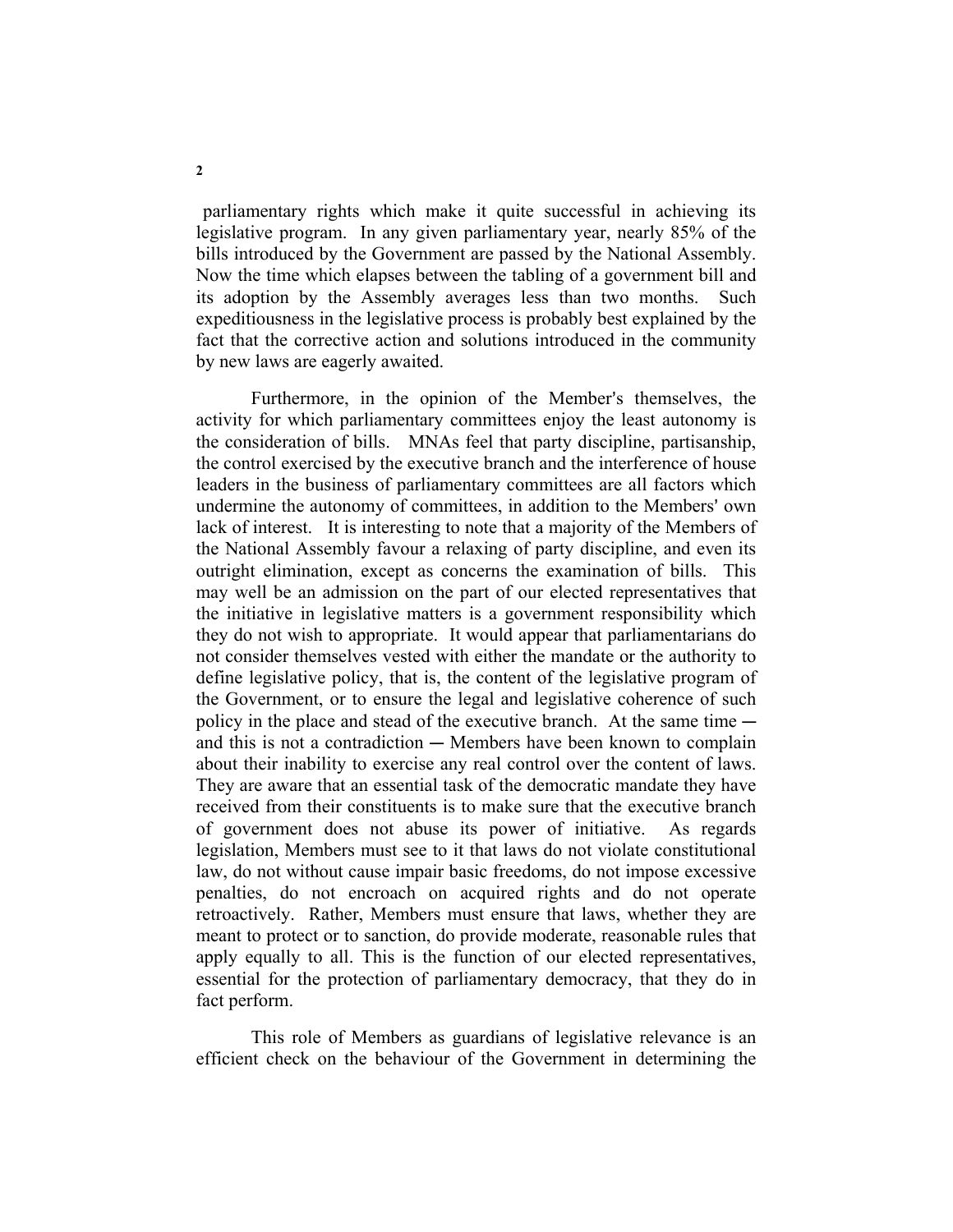content of legislative proposals. Before they are even introduced in the National Assembly, bills undergo a complex development process within the administration, where they are subjected to systematic scrutiny to ensure that government policy, once translated into unequivocal legal language and tabled in the National Assembly, attains the highest degree of coherence and effectiveness. It is no wonder then that nearly half the Members admit to feeling that parliamentary committee sittings are often a waste of their time. And Members of all parties agree that the consideration of bills, especially in the case of a filibuster, is the most tedious task they are called upon to perform. When all is quiet, keeping watch can be wearisome. Moreover, 82% of Members are satisfied with the information made available to them to facilitate their work as legislators and 83% are happy with the assistance they are provided when examining proposed legislation.

 Interestingly, it is only as regards the consideration of bills that the members of the opposition (62.5%) sitting in parliamentary committee are generally more satisfied than their counterparts from the government party (47.7%). Members belonging to the majority party complain that they cannot really involve themselves in the process of examining bills, since they are condemned to be mere onlookers in the duel between an everpresent minister and the opposition.

 We may infer from this feeling that a parliamentary committee is first and foremost a forum for the expression of divergent political views. Of course, this is the very nature of our parliamentary system and is not about to change. In such a context, it is to be expected that discussions will often assume a partisan tone. One may wonder whether, under the pretext of trying to enhance the democratic process, it would be appropriate to entrust parliamentarians with the task of improving the legislation proposed by the Government, thus allowing their expertise to prevail over the expertise of the public administration and the Government even though they have comparatively meagre human, material and financial resources. The crux of the matter is that mastership over legislative policy and the fundamental content of laws cannot in fact be fully shared between the executive branch and the legislative branch. It would do a disservice to democracy if, owing to a duplication of efforts, the making of laws became more expensive and more time-consuming.

 In our opinion, the main problem which the legislative process poses for democracy is that government policy is substantially altered by the Government itself while it is being submitted to the scrutiny and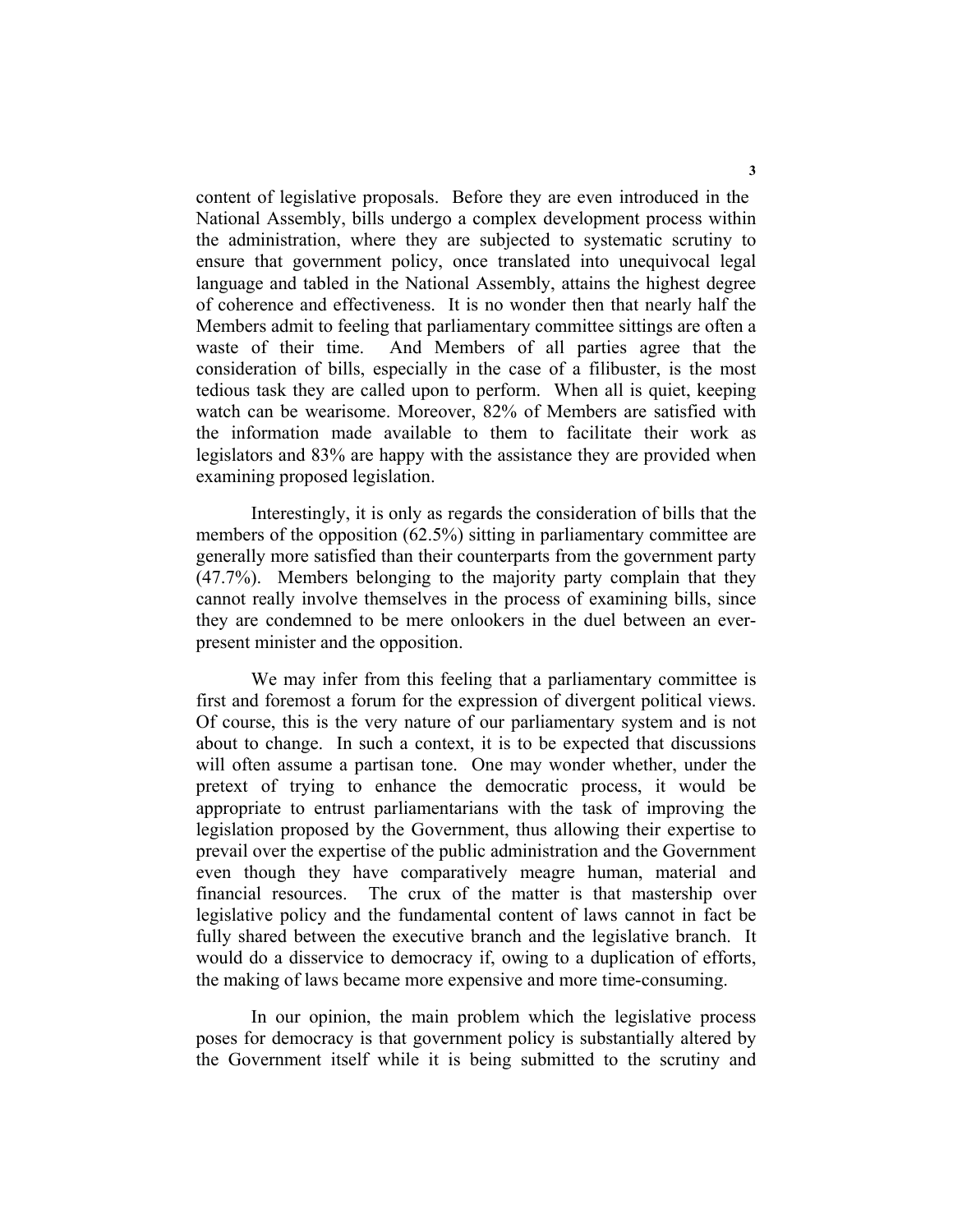judgment of the Members of the National Assembly. Besides, the entire operation often takes place in a context of urgency in order to adhere to the schedule set for the realization of the Government's legislative program.

 It is inevitable that this should happen since a bill introduced in the National Assembly is subjected simultaneously to the critical examination of parliamentarians and to the criticism of the public. Consequently, the Government is pressed to make changes, sometimes substantial changes, to the form and content of bills in view of the comments received from MNAs, private and public bodies, community organizations and even private citizens. The legislative process may then seem a disorderly affair although in fact it continues to be firmly controlled by the Minister having proposed the bill and the Minister's advisors, principally legal advisors, who are ultimately responsible for the coherence of legislative policy, while the credit officially goes to parliamentarians as the legislators. This being the case, we are obliged to recognize that the parliamentary reform of 1984 did not succeed in solving the very problem which it was undertaken to resolve, that is, the little real power held by the Members in relation to the ascendancy exercised by their political party and especially by the executive branch of government.

 In a calendar year, a parliamentary committee examines an average of 60 public bills introduced by the Government, containing some 4,000 sections. It passes 725 amendments, hears 85 intervenors in the course of 128 sittings totalling 400 working hours. And the consideration of public bills only accounts for 42% of the annual business of a parliamentary committee. As noted recently by our speaker Jean-Pierre Charbonneau in a parliamentary reform proposal presented to the National Assembly, time  $\sim$  or rather the lack of it, the scourge of our age  $\sim$  is a considerable problem which besets all human undertakings, including the National Assembly. Our democratic system appears to recognize the right and power of the executive branch to have its legislative proposals speedily approved or ratified by the Parliament. Electors seem to value a government with the effective power to act, on the condition that such power, wielded under the supervision of parliamentarians, is not abused.

 Notably, 60% percent of the Members of the National Assembly see themselves first and foremost as intermediaries between the Government or Administration and the citizens, only 28% of them consider that their role as legislators is their primary function while a mere